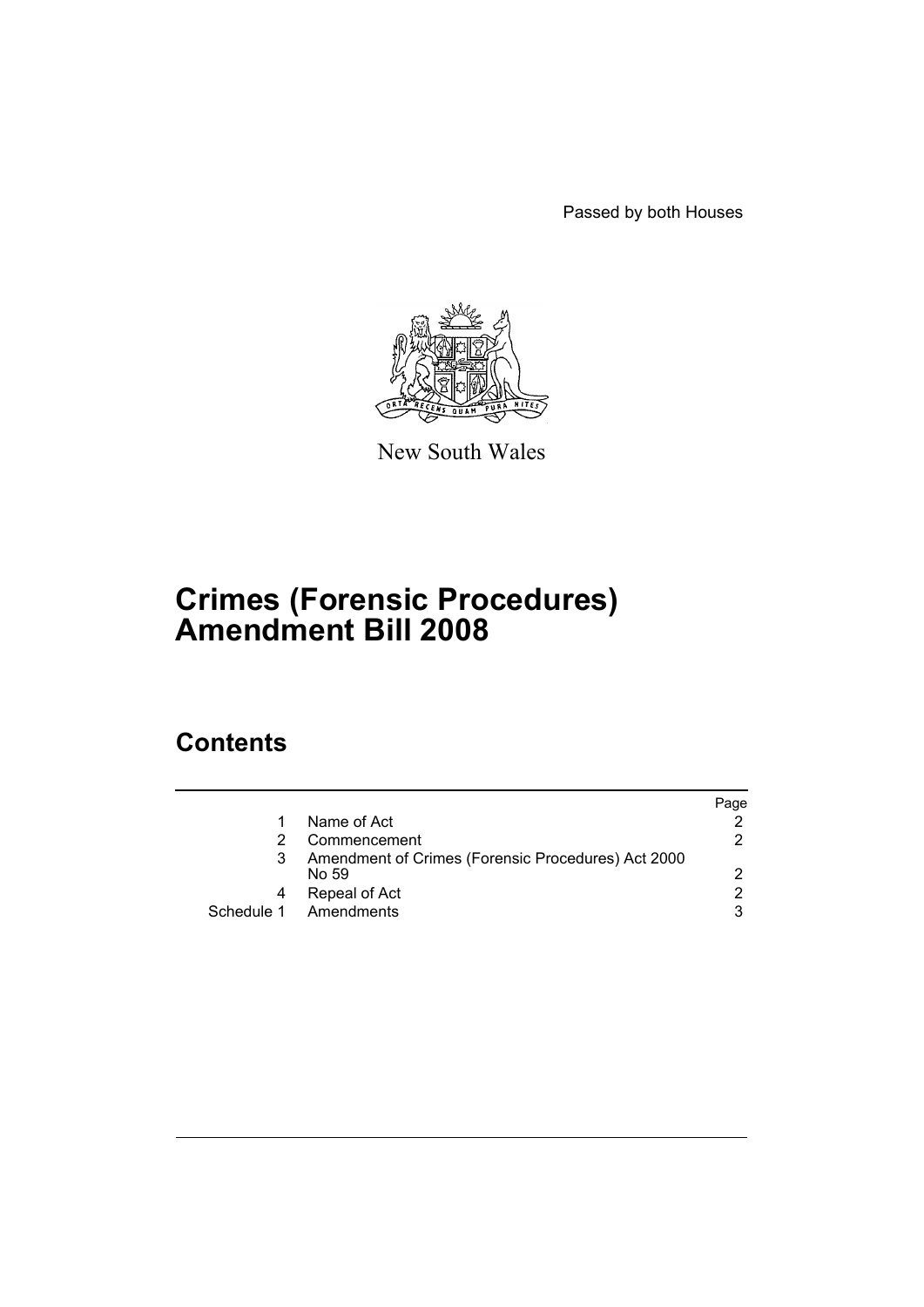*I certify that this public bill, which originated in the Legislative Assembly, has finally passed the Legislative Council and the Legislative Assembly of New South Wales.*

> *Clerk of the Legislative Assembly. Legislative Assembly, Sydney, , 2008*



New South Wales

# **Crimes (Forensic Procedures) Amendment Bill 2008**

Act No , 2008

An Act to amend the *Crimes (Forensic Procedures) Act 2000* with respect to the matching of DNA profiles and the sharing of DNA information with other jurisdictions; and for other purposes.

*I have examined this bill and find it to correspond in all respects with the bill as finally passed by both Houses.*

*Assistant Speaker of the Legislative Assembly.*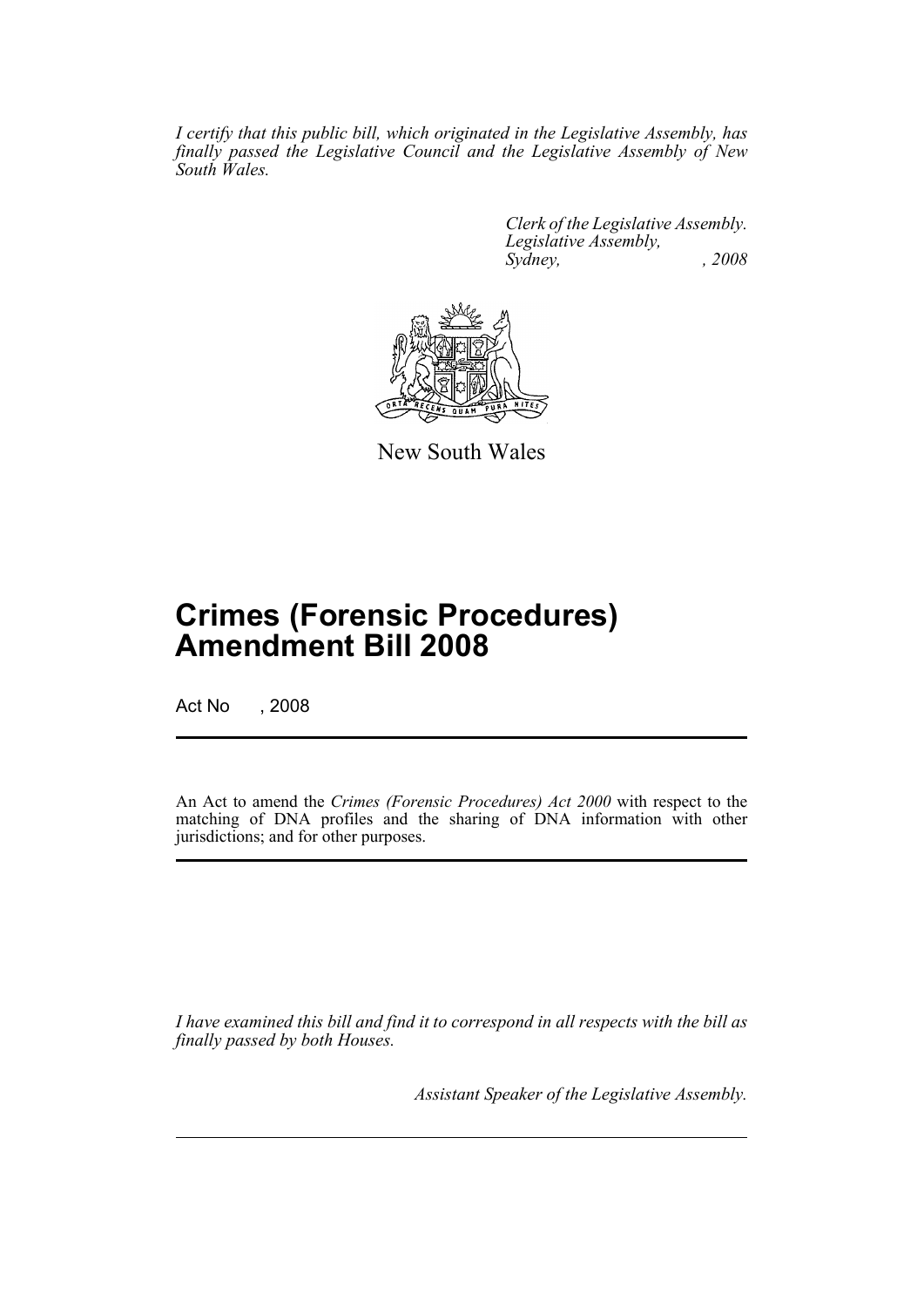## <span id="page-2-0"></span>**The Legislature of New South Wales enacts:**

## **1 Name of Act**

This Act is the *Crimes (Forensic Procedures) Amendment Act 2008*.

### <span id="page-2-1"></span>**2 Commencement**

This Act commences on the date of assent to this Act.

## <span id="page-2-2"></span>**3 Amendment of Crimes (Forensic Procedures) Act 2000 No 59**

The *Crimes (Forensic Procedures) Act 2000* is amended as set out in Schedule 1.

## <span id="page-2-3"></span>**4 Repeal of Act**

- (1) This Act is repealed on the day following the day on which this Act commences.
- (2) The repeal of this Act does not, because of the operation of section 30 of the *Interpretation Act 1987*, affect any amendment made by this Act.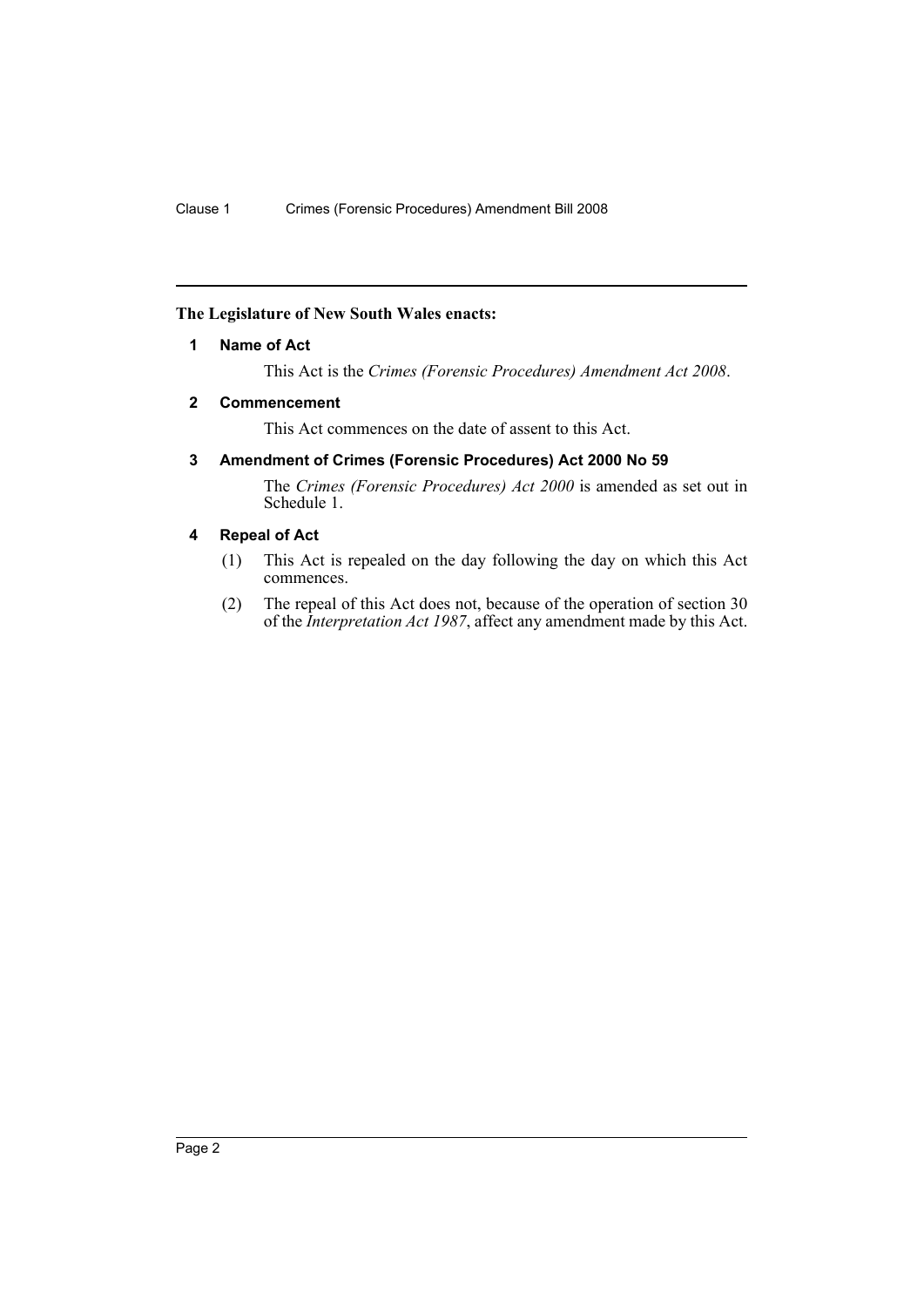Amendments **Schedule 1** and the set of the set of the set of the set of the set of the set of the set of the set of the set of the set of the set of the set of the set of the set of the set of the set of the set of the set

## <span id="page-3-0"></span>**Schedule 1 Amendments**

(Section 3)

#### **[1] Section 93 Permissible matching of DNA profiles**

Omit section 93 (1) and (2) (including the table to section 93 (2)).

Insert instead:

**Index of** 

- (1) A matching of a DNA profile on an index of the DNA database system specified at the top of a column of the table to this subsection with a DNA profile on an index of the system specified in column 1 of a row of the table:
	- (a) is not permitted by this Part if "no" is shown at the intersection of the relevant row and column, and
	- (b) is permitted by this Part if "yes" is shown at the intersection of the relevant row and column, and
	- (c) is permitted by this Part in connection with the volunteers (limited purposes) index if "only if within purpose" is shown at the intersection of the relevant row and column, but only if the matching is for a purpose for which the relevant DNA profile was placed on that index.

**Is matching permitted?**

| profile<br>to be<br>matched           |                              |                                                                         |                                     |                                        |                              |                              |                                |
|---------------------------------------|------------------------------|-------------------------------------------------------------------------|-------------------------------------|----------------------------------------|------------------------------|------------------------------|--------------------------------|
|                                       |                              | column 1 column 2 column 3 column 4 column 5 column 6 column 7 column 8 |                                     |                                        |                              |                              |                                |
|                                       | crime<br>scene               | suspects                                                                | volunteers<br>(limited<br>purposes) | volunteers<br>(unlimited)<br>purposes) | offenders                    | missing<br>persons           | unknown<br>deceased<br>persons |
| crime<br>scene                        | yes                          | yes                                                                     | only if<br>within<br>purpose        | yes                                    | yes                          | yes                          | yes                            |
| suspects                              | yes                          | yes                                                                     | no                                  | no                                     | yes                          | yes                          | yes                            |
| volunteers<br>(limited)<br>purposes)  | only if<br>within<br>purpose | no                                                                      | no                                  | no                                     | only if<br>within<br>purpose | only if<br>within<br>purpose | only if<br>within<br>purpose   |
| volunteers<br>(unlimited<br>purposes) | yes                          | no                                                                      | no                                  | no                                     | yes                          | yes                          | yes                            |
| offenders                             | yes                          | yes                                                                     | only if<br>within<br>purpose        | yes                                    | yes                          | yes                          | yes                            |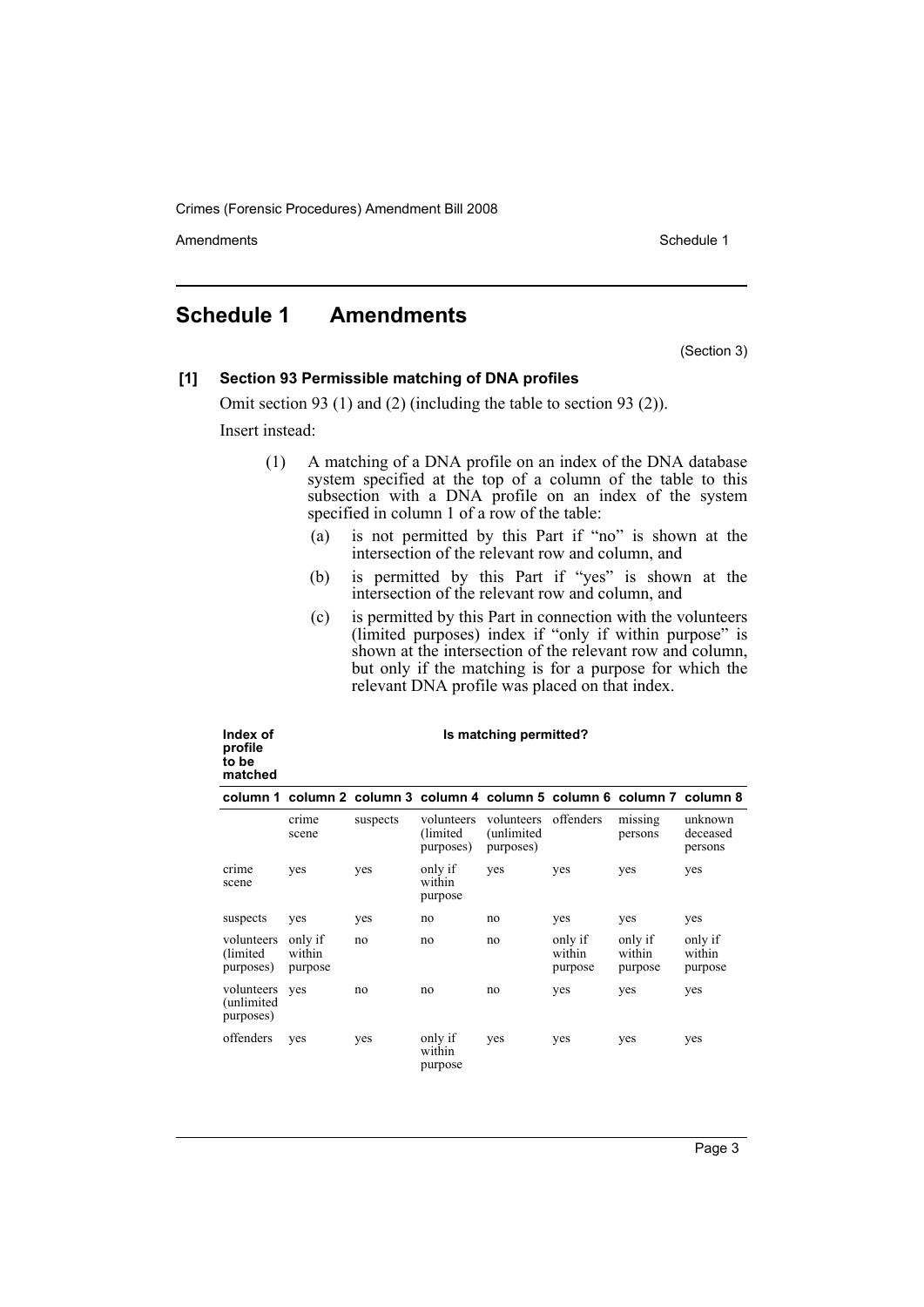Schedule 1 Amendments

| Index of<br>profile<br>to be<br>matched | Is matching permitted?                                                  |     |                              |     |     |     |     |  |
|-----------------------------------------|-------------------------------------------------------------------------|-----|------------------------------|-----|-----|-----|-----|--|
|                                         | column 1 column 2 column 3 column 4 column 5 column 6 column 7 column 8 |     |                              |     |     |     |     |  |
| missing<br>persons                      | yes                                                                     | yes | only if<br>within<br>purpose | yes | yes | yes | yes |  |
| unknown<br>deceased<br>persons          | yes                                                                     | yes | only if<br>within<br>purpose | yes | yes | yes | yes |  |

## **[2] Section 95 Definitions**

Omit the definition of *responsible authority*. Insert in alphabetical order:

*CrimTrac* means the Commonwealth agency of that name.

*responsible authority*, in relation to a participating jurisdiction, means any one or more of the following:

- (a) the Minister having responsibility for a corresponding law within that jurisdiction,
- (b) a public authority that administers a corresponding law within that jurisdiction,
- (c) a person or body prescribed by the regulations,

and includes, in relation to the Commonwealth, CrimTrac.

## **[3] Section 97 Database information**

Omit section 97 (1) and (1A). Insert instead:

- (1) The Minister may enter into arrangements for any of the purposes set out in subsection  $(1A)$  with the responsible authority of one or more participating jurisdictions under which:
	- (a) information from the DNA database of this State may be transmitted to any jurisdiction that is a party to the arrangements, and
	- (b) information from any such jurisdiction may be transmitted to this State.
- (1A) Information that is transmitted under this section must not be used except for the following purposes:
	- (a) the investigation of, or the conduct of proceedings for, an offence against the law of this State or the law of a jurisdiction that is a party to the arrangements,
	- (b) the identification of missing or deceased persons,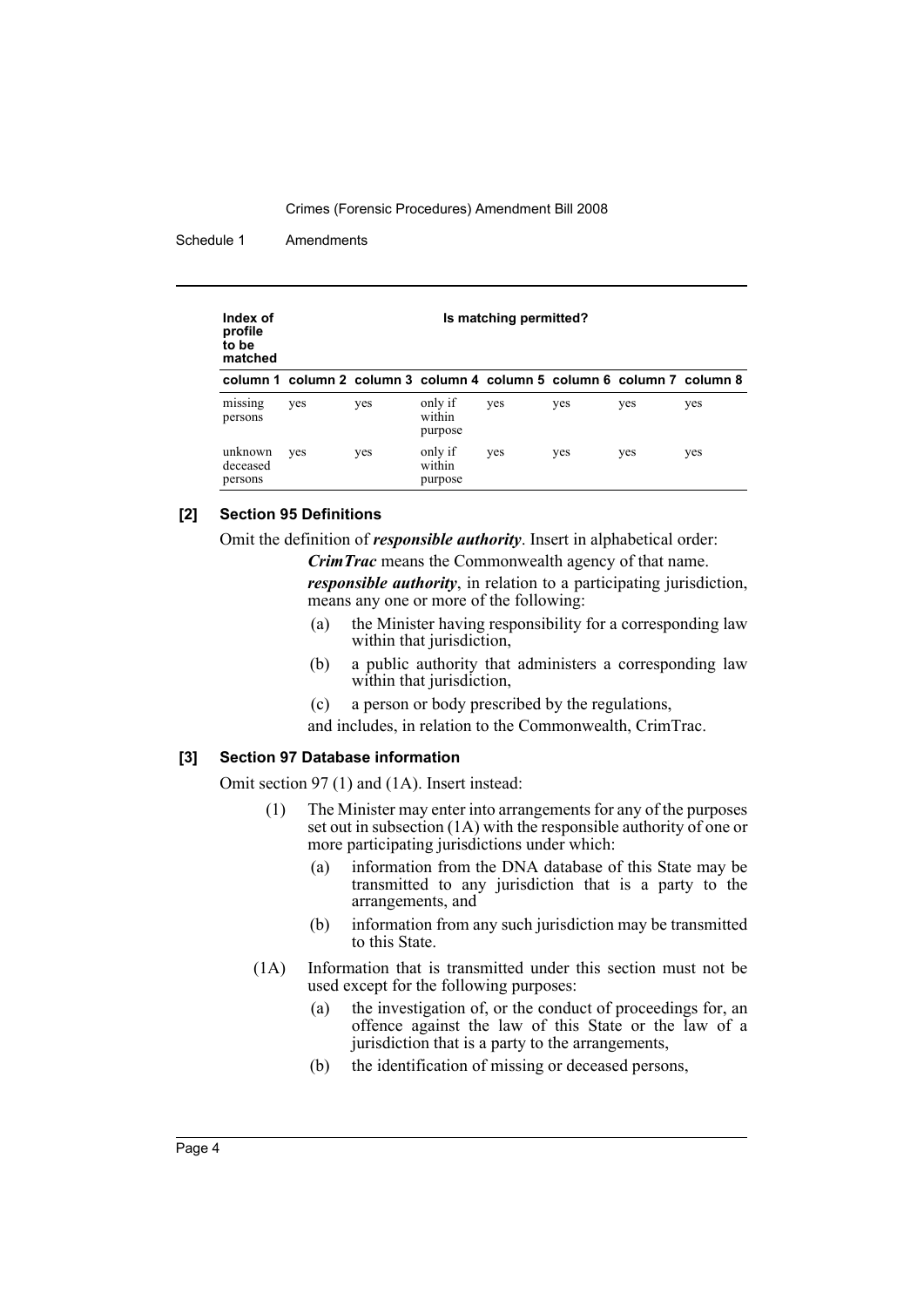Amendments **Amendments** Schedule 1

(c) if arrangements are entered into with CrimTrac— CrimTrac comparing the transmitted information with information transmitted from a participating jurisdiction and then notifying this State and that jurisdiction of any matches that it finds.

## **[4] Section 97 (1B)**

Omit "Such an arrangement".

Insert instead "Arrangements under this section".

### **[5] Section 109 Disclosure of information**

Omit "(1) or (1A)" from section 109 (2) (c1).

## **[6] Schedule 2 Savings, transitional and other provisions**

Insert at the end of clause 1 (1):

*Crimes (Forensic Procedures) Amendment Act 2008*

## **[7] Schedule 2, Part 5**

Insert after Part 4:

## **Part 5 Provisions consequent on enactment of Crimes (Forensic Procedures) Amendment Act 2008**

### **12 Ministerial arrangements under section 97**

Each of the following arrangements is taken to have been validly entered into under section 97 (1), as substituted by the *Crimes (Forensic Procedures) Amendment Act 2008*, on and from the date the arrangement was entered into:

- (a) the arrangement entitled "Section 97 (1) New South Wales/Commonwealth Arrangement" signed by the Attorney General and the Minister for Justice and Customs of the Commonwealth and dated 25 November 2003,
- (b) the arrangement entitled "Crimes (DNA Database) (Reciprocal Access—New South Wales and Queensland) Arrangement" signed by the Attorney General and the Minister for Police and Corrective Services of Queensland and dated 16 May 2005,
- (c) the arrangement entitled "Arrangement for the Transmission of DNA Database Information to and from New South Wales and the CrimTrac Agency of the